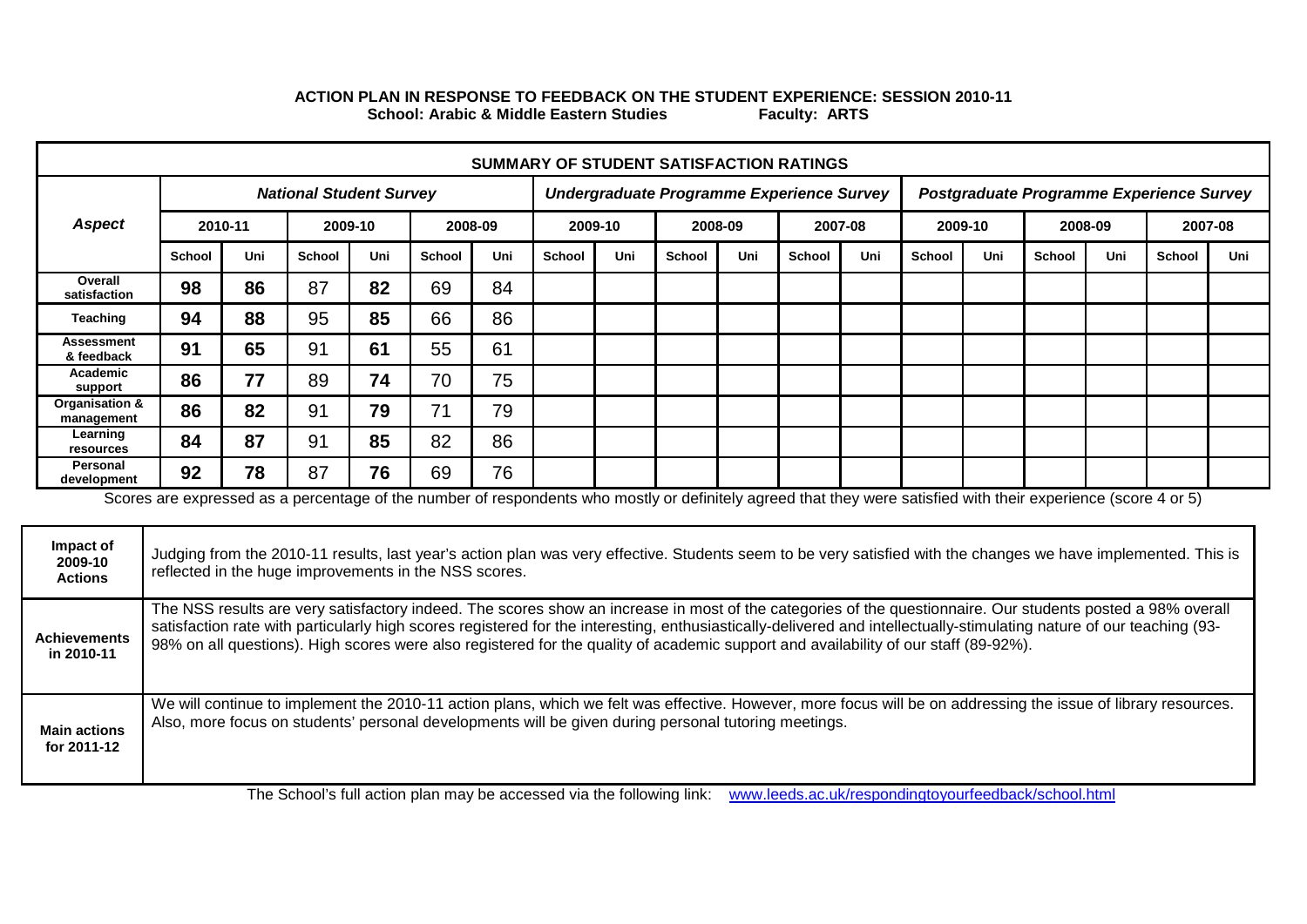## **ACTION PLAN IN RESPONSE TO FEEDBACK ON THE STUDENT EXPERIENCE: SESSION 2010-11 Arabic & Middle Eastern Studies**

| <b>Aspect</b>           | Progress with actions in response to 2009-10<br>feedback and indication of impact                                                                                                                    | Issues raised in 2010-11 feedback                                                                                                                                                                                                                                                                                                                                                                                                                        | Planned response in 2011-12                                                                                                                                                                                                                                                                                                                                                                                                                           |
|-------------------------|------------------------------------------------------------------------------------------------------------------------------------------------------------------------------------------------------|----------------------------------------------------------------------------------------------------------------------------------------------------------------------------------------------------------------------------------------------------------------------------------------------------------------------------------------------------------------------------------------------------------------------------------------------------------|-------------------------------------------------------------------------------------------------------------------------------------------------------------------------------------------------------------------------------------------------------------------------------------------------------------------------------------------------------------------------------------------------------------------------------------------------------|
| Overall<br>satisfaction | The impact of actions in response to 2009-10<br>has been very positive. NSS score for overall<br>satisfaction is higher than in 2009-10. Students<br>expressed their satisfaction in all categories. | Overall satisfaction in the NSS is up with 12%<br>from last year. Students expressed their<br>satisfaction in all categories. Students have<br>registered their satisfaction in every category,<br>but impressive scores received in assessment<br>and Feedback, Teaching and personal support.<br>The huge improvements in last year and this<br>year's scores indicate that the action plan<br>implemented last year was well received by<br>students. | We will continue to monitor our practice<br>in all categories. Colleagues will in<br>particular focus on making sufficient<br>resources are available for students in the<br>library. Although 2010/11 results are very<br>satisfactory, we will continue to<br>communicate our practices to our students,<br>and where appropriate involve them. We<br>will also continue to monitor our teaching<br>and the feedback we provide to our<br>students. |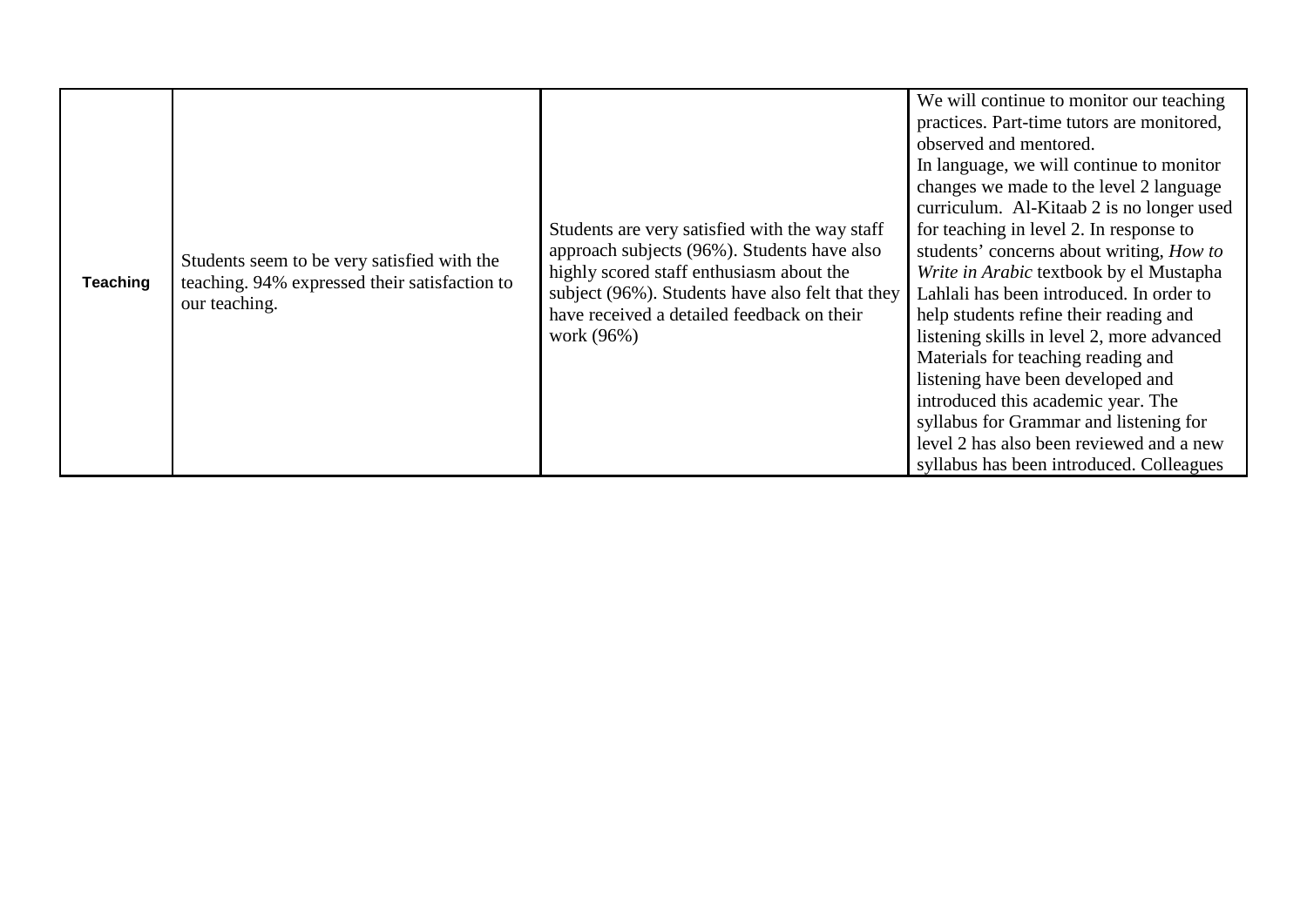| <b>Assessment</b><br>and<br>feedback | 91% of students expressed their satisfaction<br>with assessment and feedback. The feedback<br>on students' oral exams has been very popular<br>among students. Also, the two feedback weeks<br>held in semester $1 \& 2$ were well received by<br>students. | Students are very satisfied with the feedback<br>they receive. Students are very content with<br>the detailed feedback they have received<br>(96%). 88% of the students felt that the<br>feedback has helped them to clarify issues that<br>they did not understand. 92% of students felt<br>that the Assessment arrangements and<br>marking have been fair. | Colleagues will continue to provide<br>detailed oral and written feedback to their<br>students.<br>1. Feedback turnaround time is 2<br>weeks for all modules<br>2. We will continue to hold the Mid-<br>Term Feedback week in week 6,<br>semester 1. This will help students<br>identify their weaknesses and work<br>on them during the reading week,<br>week 7.<br>3. Written feedback on language<br>progress will be available to<br>students after the oral & aural<br>exams. New forms have been<br>designed for this purpose.<br>4. Language students will continue to<br>receive weekly feedback on their<br>weekly written tasks.<br>5. A feedback week will be held in<br>week 2 of semester 2. The<br>feedback week is designed to<br>discuss students' performances in<br>the January exams, and also<br>discuss feedback they receive on<br>their essays and coursework,<br>submitted at the end of semester1.<br>6. Involve PG students to provide<br>informal feedback on language to<br>level 2 and 3 students. |
|--------------------------------------|-------------------------------------------------------------------------------------------------------------------------------------------------------------------------------------------------------------------------------------------------------------|--------------------------------------------------------------------------------------------------------------------------------------------------------------------------------------------------------------------------------------------------------------------------------------------------------------------------------------------------------------|---------------------------------------------------------------------------------------------------------------------------------------------------------------------------------------------------------------------------------------------------------------------------------------------------------------------------------------------------------------------------------------------------------------------------------------------------------------------------------------------------------------------------------------------------------------------------------------------------------------------------------------------------------------------------------------------------------------------------------------------------------------------------------------------------------------------------------------------------------------------------------------------------------------------------------------------------------------------------------------------------------------------------------|
|--------------------------------------|-------------------------------------------------------------------------------------------------------------------------------------------------------------------------------------------------------------------------------------------------------------|--------------------------------------------------------------------------------------------------------------------------------------------------------------------------------------------------------------------------------------------------------------------------------------------------------------------------------------------------------------|---------------------------------------------------------------------------------------------------------------------------------------------------------------------------------------------------------------------------------------------------------------------------------------------------------------------------------------------------------------------------------------------------------------------------------------------------------------------------------------------------------------------------------------------------------------------------------------------------------------------------------------------------------------------------------------------------------------------------------------------------------------------------------------------------------------------------------------------------------------------------------------------------------------------------------------------------------------------------------------------------------------------------------|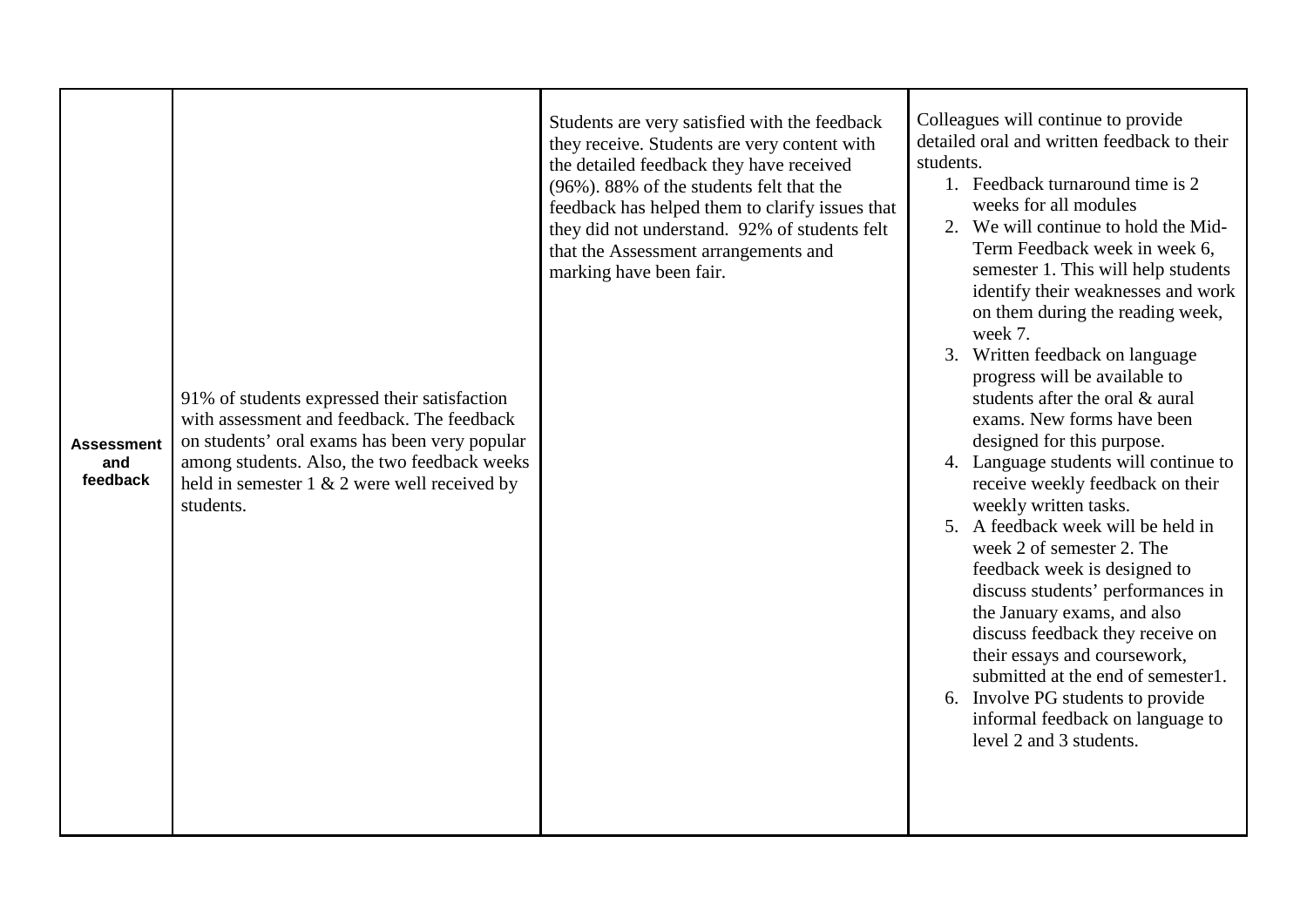| Academic<br>support | 86% are satisfied with the academic support.<br>The Proctoring and Language Exchange<br>Schemes, along with colleagues support, prove<br>very popular among students. | Again, students are very satisfied with the<br>level of academic support we provide. | We will continue to monitor the following:<br>1. Maintain regular meetings with<br>tutees.<br>2. Inform students of staff office<br>hours and continue to encourage<br>them to approach their tutors for<br>support and assistance.<br>3. Continue to implement the<br>Proctoring and Arabic Language<br>Exchange Scheme.<br>4. More academic support for YA<br>students by the host institutes. This<br>has been discussed and new<br>measures are in place to support<br>and assist our students.<br>5. Involve PG students to support<br>language students at level 2 and 3. |
|---------------------|-----------------------------------------------------------------------------------------------------------------------------------------------------------------------|--------------------------------------------------------------------------------------|---------------------------------------------------------------------------------------------------------------------------------------------------------------------------------------------------------------------------------------------------------------------------------------------------------------------------------------------------------------------------------------------------------------------------------------------------------------------------------------------------------------------------------------------------------------------------------|
|---------------------|-----------------------------------------------------------------------------------------------------------------------------------------------------------------------|--------------------------------------------------------------------------------------|---------------------------------------------------------------------------------------------------------------------------------------------------------------------------------------------------------------------------------------------------------------------------------------------------------------------------------------------------------------------------------------------------------------------------------------------------------------------------------------------------------------------------------------------------------------------------------|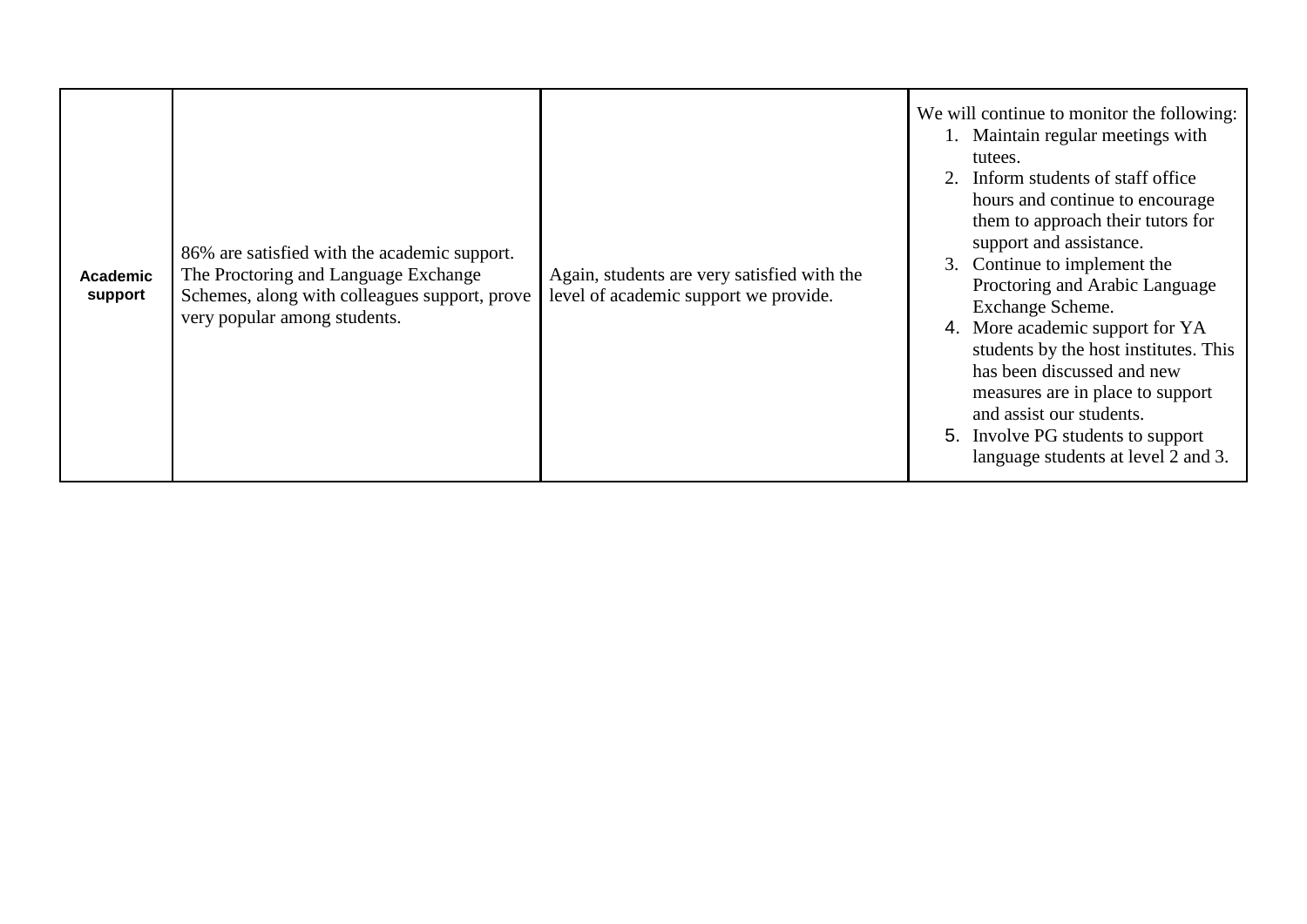| Organisation<br>and<br>management | 86% of the students are satisfied with the<br>organization and management of the<br>programmes. | 83% of students felt that the course is well<br>organised and running smoothly. No major<br>concerns have been posted by students. | We will continue to monitor the following:<br>1. Continue to communicate our<br>activities to students<br>2. Cancellation of classes is<br>communicated effectively to all<br>students via emails/VLE and notice<br>boards.<br>3. Change of rooms and teaching<br>spaces are communicated to<br>students well in advance<br>4. Colleagues' roles and<br>responsibilities are made available<br>on the VLE.<br>5. The year abroad orientation<br>manuals for both Fes and<br>Alexandria are given to students at<br>the beginning of the year.<br>6. More information on the host<br>countries, institutions and teaching<br>and learning programmes are now<br>available to students.<br>7. The year abroad tutor contact detail<br>and office hours are communicated<br>to students. |
|-----------------------------------|-------------------------------------------------------------------------------------------------|------------------------------------------------------------------------------------------------------------------------------------|---------------------------------------------------------------------------------------------------------------------------------------------------------------------------------------------------------------------------------------------------------------------------------------------------------------------------------------------------------------------------------------------------------------------------------------------------------------------------------------------------------------------------------------------------------------------------------------------------------------------------------------------------------------------------------------------------------------------------------------------------------------------------------------|
|-----------------------------------|-------------------------------------------------------------------------------------------------|------------------------------------------------------------------------------------------------------------------------------------|---------------------------------------------------------------------------------------------------------------------------------------------------------------------------------------------------------------------------------------------------------------------------------------------------------------------------------------------------------------------------------------------------------------------------------------------------------------------------------------------------------------------------------------------------------------------------------------------------------------------------------------------------------------------------------------------------------------------------------------------------------------------------------------|